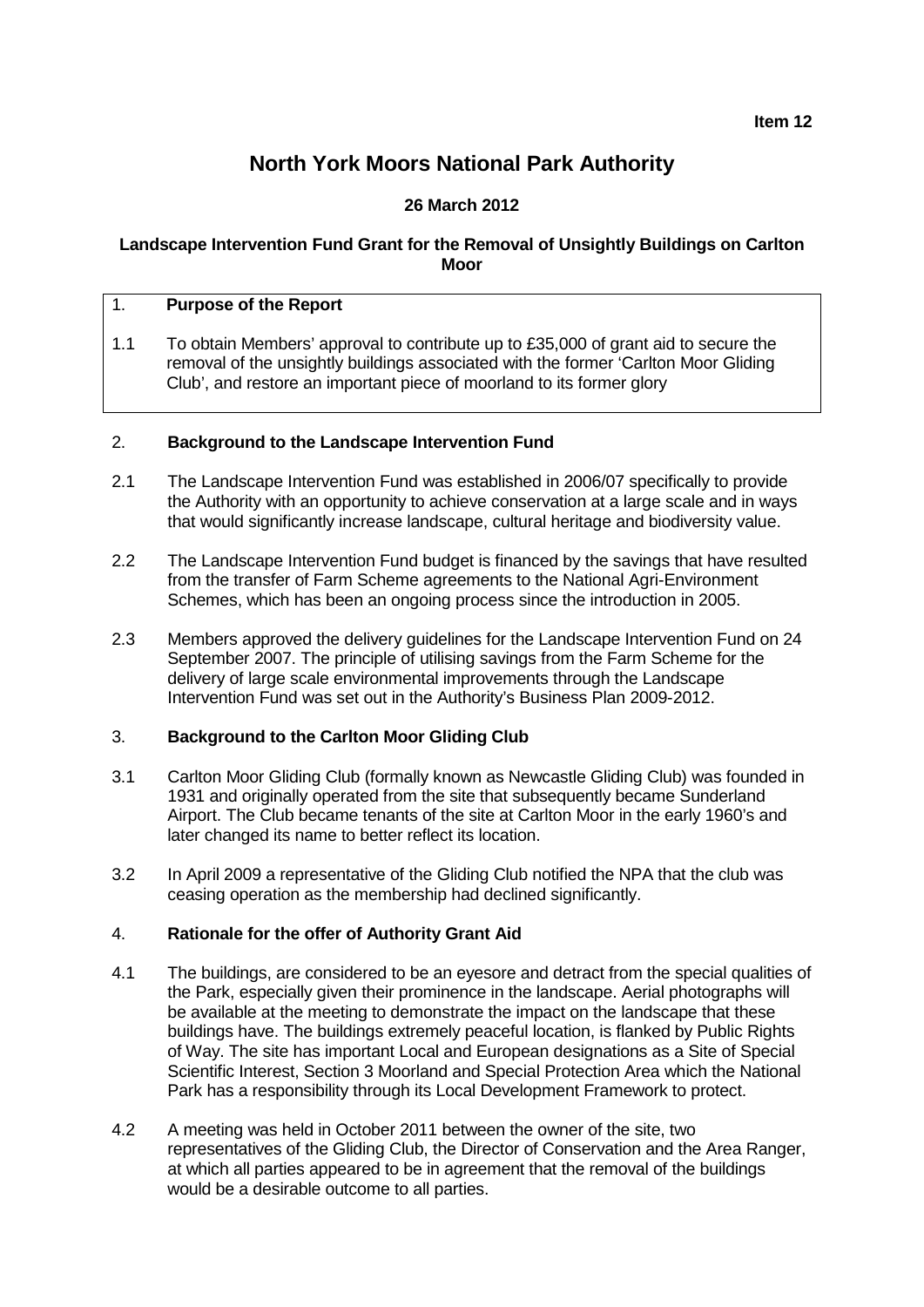- 4.3 The desirability to remove the buildings became even more apparent recently when the buildings were broken into and used as a location for a rave. The Police were required to intervene and the Area Ranger and a team of volunteers had to spend time clearing up bottles/litter from the site.
- 4.4 The recent closure of the gliding club and the willingness of the owner of the site to enter negotiations with the NPA presents the Authority with an opportunity to secure the removal.
- 4.5 Planning Officers have advised that **any** alternative use would be contrary to a number of planning policies, namely Core Policy A - delivering NP Purposes and Sustainable Development and Core Policy C – Natural Environment, Biodiversity and Geodiversity.
- 4.6 The presence of asbestos in the buildings increases the cost of their safe removal and makes it prohibitively expensive for the Owner of the site or the Gliding Club to undertake the work themselves without the offer of grant aid by the Authority.
- 4.7 The Authority does not have legal powers to force the owner or club to remove the buildings.

# 5. **Financial and Staffing Implications**

- 5.1 In order to facilitate this work it is proposed that the Authority enters a grant agreement with the owner of the site under which the Authority would reimburse the owner the costs for carrying out the work to an agreed amount, no greater than £35,000. Early estimates for the work suggest costs will be in the region of £25,000 - £30,000 (excl VAT).
- 5.2 Staff time will be required to develop the agreement between the Authority and the owner and to monitor the work and future management of the site to ensure that it is undertaken to the Authority's satisfaction.
- 5.3 The grant will be allocated from existing budgets within the Conservation of Natural Environment.

## 6. **Sustainability Appraisal**

6.1 In terms of the National Park Management Plan, the recommendations contained in this report will have the following significant *beneficial* sustainability implications. The work proposed will secure the removal of redundant buildings associated with the former gliding club which have become derelict over time and that detracts from the special qualities of the National Park. Although not considered as part of this report, the removal of the buildings is likely to present an opportunity for the restoration of the moorland which has become degraded as a result of the activities of the gliding club over the past 50 years.

## 7. **Legal Implications**

7.1 A legally enforceable grant agreement would need to be drawn up setting out the terms under which the Authority provides grant aid and all subsequent management requirements and indemnifying the Authority from future liability in relation to the works and the site.